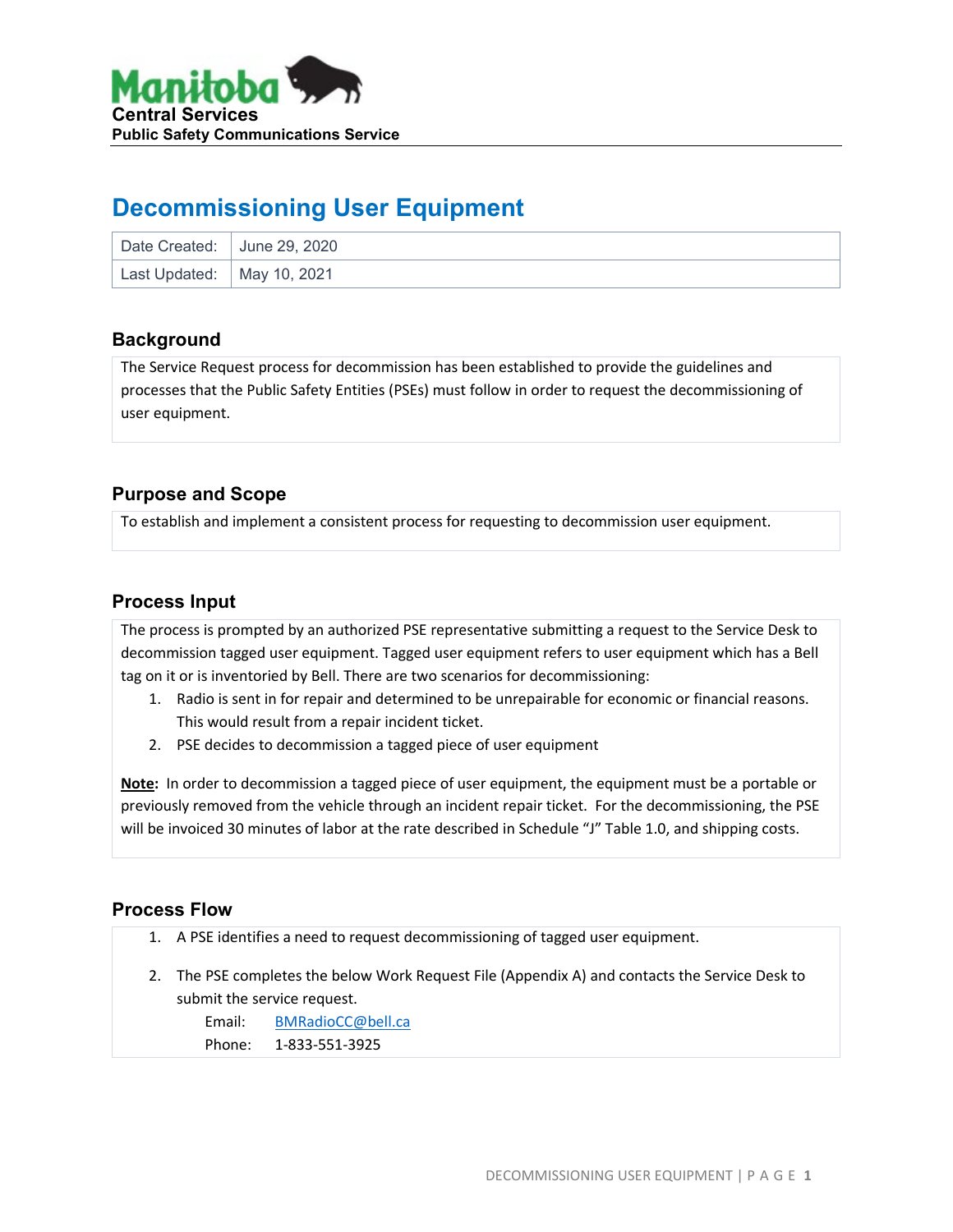- 3. Bell Service Desk creates a ticket to decommission the tagged user equipment. If applicable, Service Desk will provide the PSE with an RMA to have the equipment sent to the Montreal Repair Depot.
- 4. Once equipment is received, Bell will proceed with the following process:
	- a) Remove radio programming
	- b) Update the radio status in SBT to SCRAP
	- c) Send the radio back to PSE, unless directed to not return. In which case, Bell will either dispose of it or re-use for parts, if applicable.
- 5. The PSE will be invoiced once the decommissioning of the tagged user equipment has been completed.